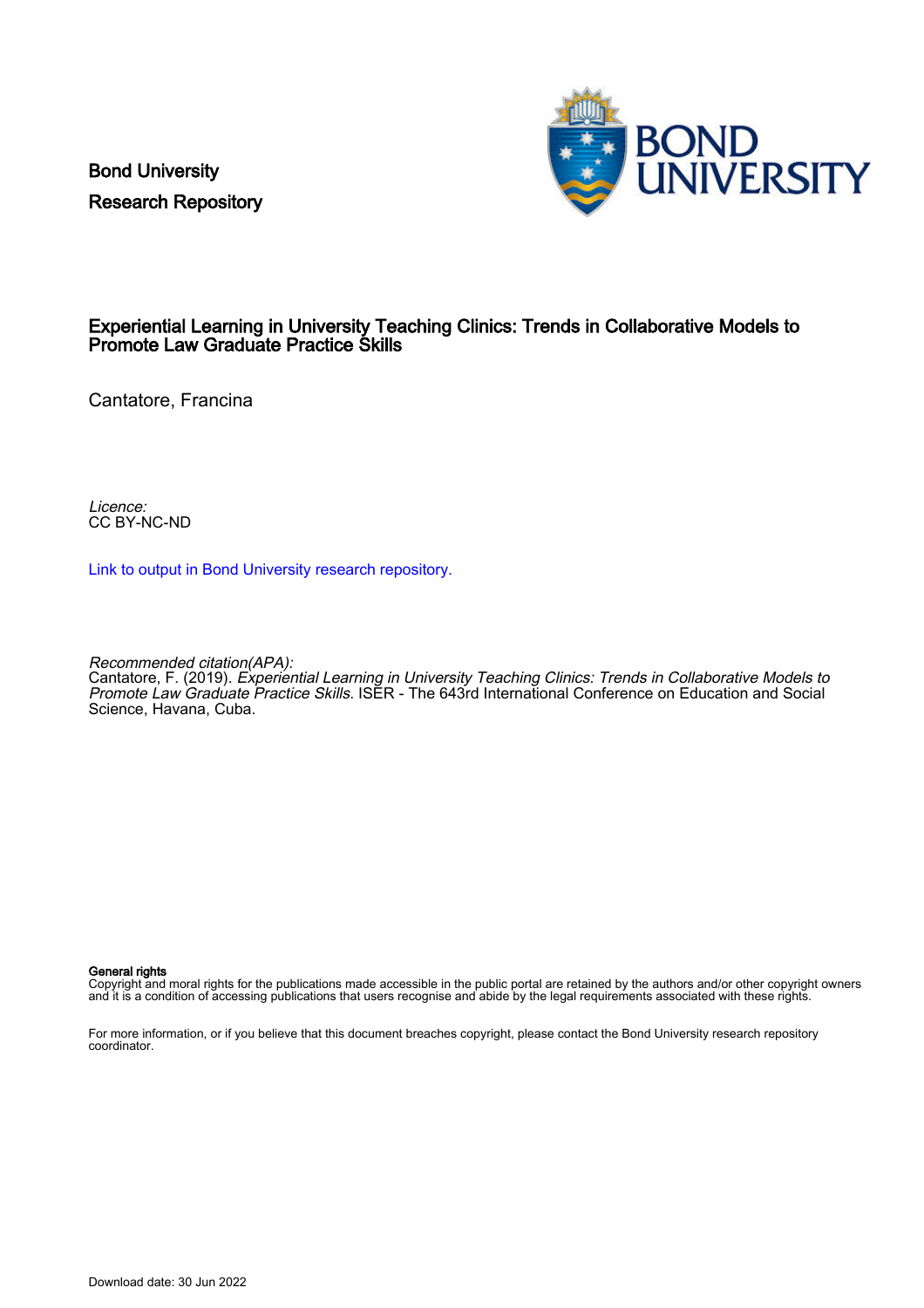#### **Experiential Learning in University Teaching Clinics: Trends in Collaborative Models to Promote Law Graduate Practice Skills**

#### **Francina Cantatore<sup>1</sup>**

#### **ABSTRACT**

Legal education in Australia has undergone significant changes over the past few years. In addition to technological advances, law students are faced with a more competitive job market and higher skills expectations once they leave university. Law Schools have tried to address these changes by preparing students for their future roles as lawyers in a number of ways, such as skills training through simulation and problem-solving exercises. Clinical legal education (CLE) in particular has played an important role in preparing students for the challenges of the real world. This paper argues that universities should be proactive in establishing partnerships to harness the expertise of industry in developing resilient and well-prepared law graduates. In doing so, law students could be exposed to real-life situations and cases to experience the application of legal theory and doctrine to legal practice situations, in a supportive environment. Additionally, law students can make a valuable contribution, and provide a useful and often much-needed community service through their involvement in Pro Bono legal work undertaken in industry collaborations.

#### **I INTRODUCTION**

The benefits of clinical legal education (CLE) in law schools have been well documented and continue to evolve with the demands of modern legal practice. There has been an ongoing focus on skills development in law students to prepare them for practice, as well as an increased emphasis on technological skills. It is challenging to provide students with the necessary skill-set in a traditional teaching setting, where a strong emphasis is placed on theory and legal doctrine. Instead, students require more experiential learning opportunities and development of practice-based skills, which can only be obtained by dealing with 'real life' cases. This paper posits that pro bono teaching clinics offer the ideal opportunity for developing students' skills-set and confidence levels in preparation for legal practice.

# **II CLINICAL LEGAL EDUCATION V PRO BONO PROGRAMMES**

Although there is some overlap between CLE and Pro Bono programmes, as further discussed below, they have generally been regarded as 'separate and distinct entities'.<sup>2</sup> The main distinguishing factors between the two models appear to lie in the following attributes:

- Academic credit is awarded for CLE programmes, $3$  as opposed to purely voluntary nonreward arrangements for pro bono students;
- 'Pro bono' is voluntary work done out of a sense of professional responsibility, where the primary motivation for the work is a concern for justice or for reasons of kinship or friendship, as opposed to securing gain;<sup>4</sup>

<sup>1</sup> PhD BA LLB (Honours) MA Grad Dip Leg (Honours), Associate Professor, Bond University Australia.

<sup>2</sup> Les McCrimmon, 'Mandating a Culture of Service: Pro Bono in the Law School Curriculum' (2003) 14(1) *Legal Education Review* 53, 54-57.

<sup>&</sup>lt;sup>3</sup> Adrian Evans et al, 'Best Practices Australian Clinical Legal Education' (Report, Australian Government Office for Learning and Teaching, 2012) 23.

<sup>4</sup> John Corker, 'How Does Pro Bono Students Australia (PBSA) Fit with Clinical Legal Education in Australia?' (Paper, Third International Journal of Clinical Legal Education Conference and Eighth Australian Clinical Legal Education Conference, 13-15 July 2005) 5.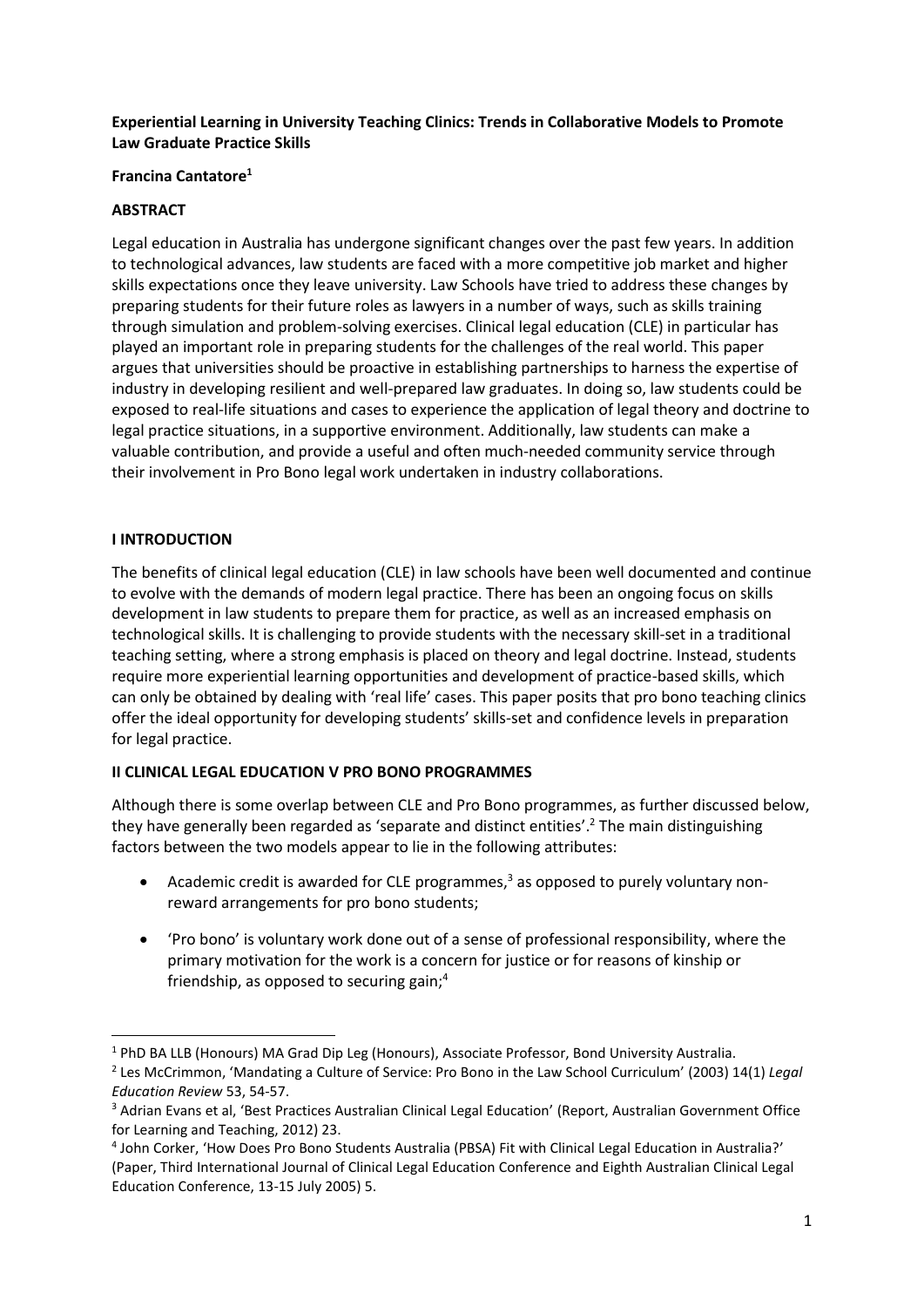• CLE programmes have a *teaching* focus whereas pro bono programmes have a *community*  service focus.<sup>5</sup>

The following two factors may be added to the list:

- Usually pro bono programmes are at no financial cost to students as opposed to academic fees being payable for CLE programmes;
- CLE programmes are required to have formal assessment procedures to produce specific learning and teaching outcomes whereas pro bono programmes generally implement informal feedback and reflective practices.

This distinction is evident in USA law schools, where some universities mandate a certain number of pro bono hours for law students as a prerequisite to graduation.<sup>6</sup> The pro bono requirement is a separate component of the law degree, and can be undertaken in a number of ways and at different institutions, *one* option being clinical work.<sup>7</sup> The Association of American Law Schools has made the following distinction between CLE and pro bono projects:

the principle goal of most clinics is to teach students lawyering skills and sensitivity to ethical issues through structured practice experiences and opportunities to think about and analyze those experiences. By contrast, the most important single function of pro bono projects is to open students' eyes to the ethical responsibility of lawyers to contribute their services.<sup>8</sup>

However, this paper proposes that pro bono projects need not exclude a strong learning and teaching focus, and that practical legal skills and ethics, as well as social responsibility, can be effectively taught within a pro bono teaching clinic with a commercial law focus. Seen from a community perspective, a primary function of a pro bono clinic is of course to provide consumers with access to legal services, but it also offers students a unique learning opportunity. .

# *AUSTRALIAN PRO BONO PROGRAMS*

This paper takes note of successful university run law clinics, such as the Kingsford Legal Centre at the University of New South Wales ('UNSW'),<sup>9</sup> which incorporates a number of different clinical subjects and is run by a staff solicitor. The South Australian law schools - Flinders University, University of South Australia and University of Adelaide - also adopt a similar model involving legal academics who also have legal practice experience and current unrestricted practising certificates to

<sup>5</sup> Ibid 6.

<sup>6</sup> See American Bar Association, *Pro Bono Publico* (2015)

<sup>&</sup>lt;http://www.americanbar.org/groups/legal\_education/resources/pro\_bono.html>.

<sup>&</sup>lt;sup>7</sup> Generally work undertaken as part of a clinical subject may count towards the US pro bono requirement; see, eg, New York University, *New Pro Bono Info*

<sup>&</sup>lt;http://www.law.nyu.edu/sites/default/files/upload\_documents/NewProBonoInfo.pdf>, which reveals that pro bono work in law clinics may be counted at NYU; see also Harvard Law School, *Pro Bono Graduation Requirement* (2015) <http://law.harvard.edu/academics/clinical/pro-bono/index.html>, which reveals clinical courses automatically qualify for inclusion in the pro bono requirement.

<sup>8</sup> McCrimmon, above n 3, 58, citing Association of American Law Schools Commission on Pro Bono and Public Service Opportunities, 'Learning to Serve: A Summary of the Findings and Recommendations of the AALS Commission on Pro Bono and Public Service Opportunities' (Report, Association of American Law Schools, 1999) <http://www.aals.org/probono/report.html>.

<sup>9</sup> See University of New South Wales - Australia, *Kingsford Legal Centre* <http://www.klc.unsw.edu.au/>, which provides that 'Kingsford Legal Centre's clinical legal education courses provide opportunities for law students to engage directly with disadvantaged communities about pressing legal matters. Students work to empower not just the individual client, but the community or group's interests as a whole.' At Kingsford Legal Centre, clinics are offered in Community Law, Employment Law and Family Law.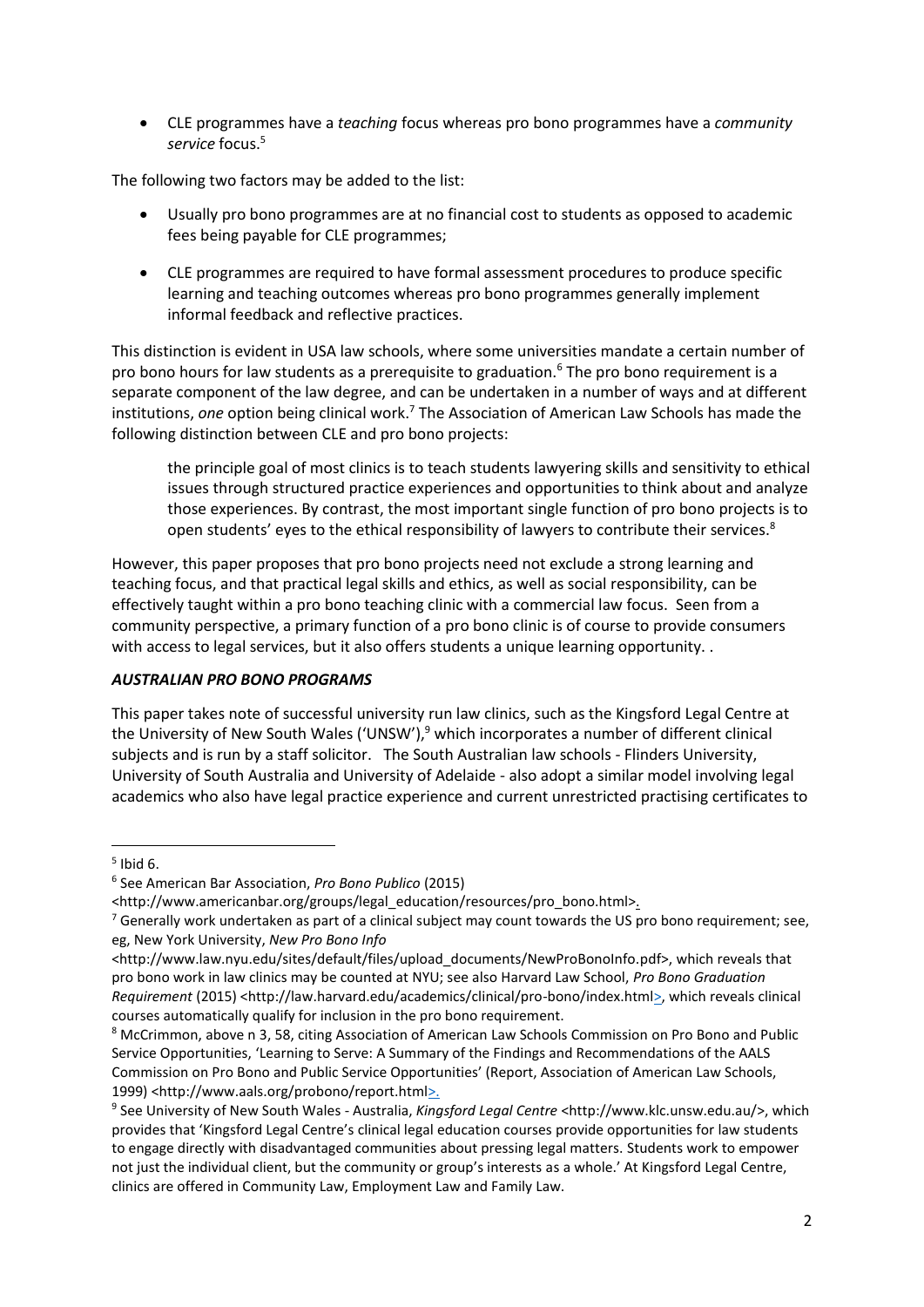provide legal advice to clients. Similarly, the Pro Bono Centre at the University of Queensland (UQ)<sup>10</sup> incorporates a number of different clinics in which students can enrol for academic credit (although the UQ clinic differs from the UNSW and South Australian models as there is no dedicated staff solicitor). All these models can be distinguished from the proposal outlined in this paper, which seeks to engage local law firms (often alumni of the institution) in a pro bono partnership with the university, where student involvement is not for formal academic credit.

Cognisance is also taken of the existing Pro Bono Students Australia ('PBSA') programme mentioned above. The PBSA project was developed by the National Pro Bono Centre, in conjunction with the [University of Western Sydney Law School](http://www.uws.edu.au/law/sol/pro_bono_students_australia) ('UWS'), and is based on the [Pro Bono Students Canada](http://www.probonostudents.ca/) ('PBSC') model.<sup>11</sup> The initiative combines education and public service, 'enabling law students to develop their legal skills and broaden their education while providing critical legal services to a broad range of community organisations that are involved in delivering services to disadvantaged people.'<sup>12</sup> That programme aims to involve law students in setting up pro bono programmes at universities, which provides a low cost option for student participation in various projects identified by UWS. Since its inception in 2004, the National Pro Bono Centre has provided PBSA materials to students at least 8 universities.<sup>13</sup> The pro bono teaching clinic proposed in this paper differs from the PBSA model in that the proposed model is university run by members of the law faculty (not by students), in conjunction with local law firms.

# *Definition of "pro bono"*

The Australian Law Reform Commission ('ALRC') defines pro bono work as 'legal services provided in the public interest by lawyers for free or for a substantially reduced fee'.<sup>14</sup>

Advantages for students are the ability to engage with and interview 'real clients' and deal with 'real cases', thereby developing their self-confidence and general communication skills in preparation for legal practice.<sup>15</sup> Additionally, it is hoped that active participation in pro bono work will cultivate a sense of altruism in law graduates, which would ideally be carried over into their work ethic as lawyers. As noted above, McCrimmon cautions against this expectation that empathy will necessarily follow through into the work environment.<sup>16</sup>

<sup>10</sup> See The University of Queensland – TC Beirne School of Law, *UQ Pro Bono Centre* (2010) <http://www.law.uq.edu.au/uq-pro-bono-centre>, which provides that 'The UQ clinics aim to provide students with work experience in a legal setting for academic credit. Clinics are currently run out of the Queensland Public Interest Law Clearing House, Caxton Legal Centre, the Prisoners' Legal Service, the Refugee and Immigration Legal Service, Queensland Advocacy Inc., the Environmental Defenders Office and Tenancy Law Clinic. In their clinical placement, law students spend one day per week during semester undertaking legal work supervised by lawyers.'

<sup>11</sup> See Pro Bono Students Canada, *Pro Bono Students Canada* (2015) <http://www.probonostudents.ca/>. <sup>12</sup> See National Pro Bono Resource Centre, *Setting Up a Pro Bono Program at Your University* (2015)

<sup>&</sup>lt;http://www.nationalprobono.org.au/page.asp?from=9&id=94>. The page also details the Pro Bono Students Australia programme: 'The programme assists organisations that are involved in the delivery of services to the disadvantaged in the community of Western Sydney by matching law students with law-related projects that seek to enhance access to justice for disadvantaged individuals or groups.'

<sup>&</sup>lt;sup>13</sup> Email from John Corker (Director of National Pro Bono Resource Centre) to XXX, 25 May 2015: 'There are no records available of the number of students who have been engaged in this programme, but there are currently 34 students are placed on 17 projects through UWS'; see also National Pro Bono Resource Centre, *Setting Up a Pro Bono Program,* above n 36.

<sup>14</sup> Australian Law Reform Commission, *Managing Justice: A Review of the Federal Civil Justice System*, Report No 89 (2000) 304.

 $15$  These advantages are common to both CLE and pro bono work.

<sup>16</sup> McCrimmon, above n 3, 68.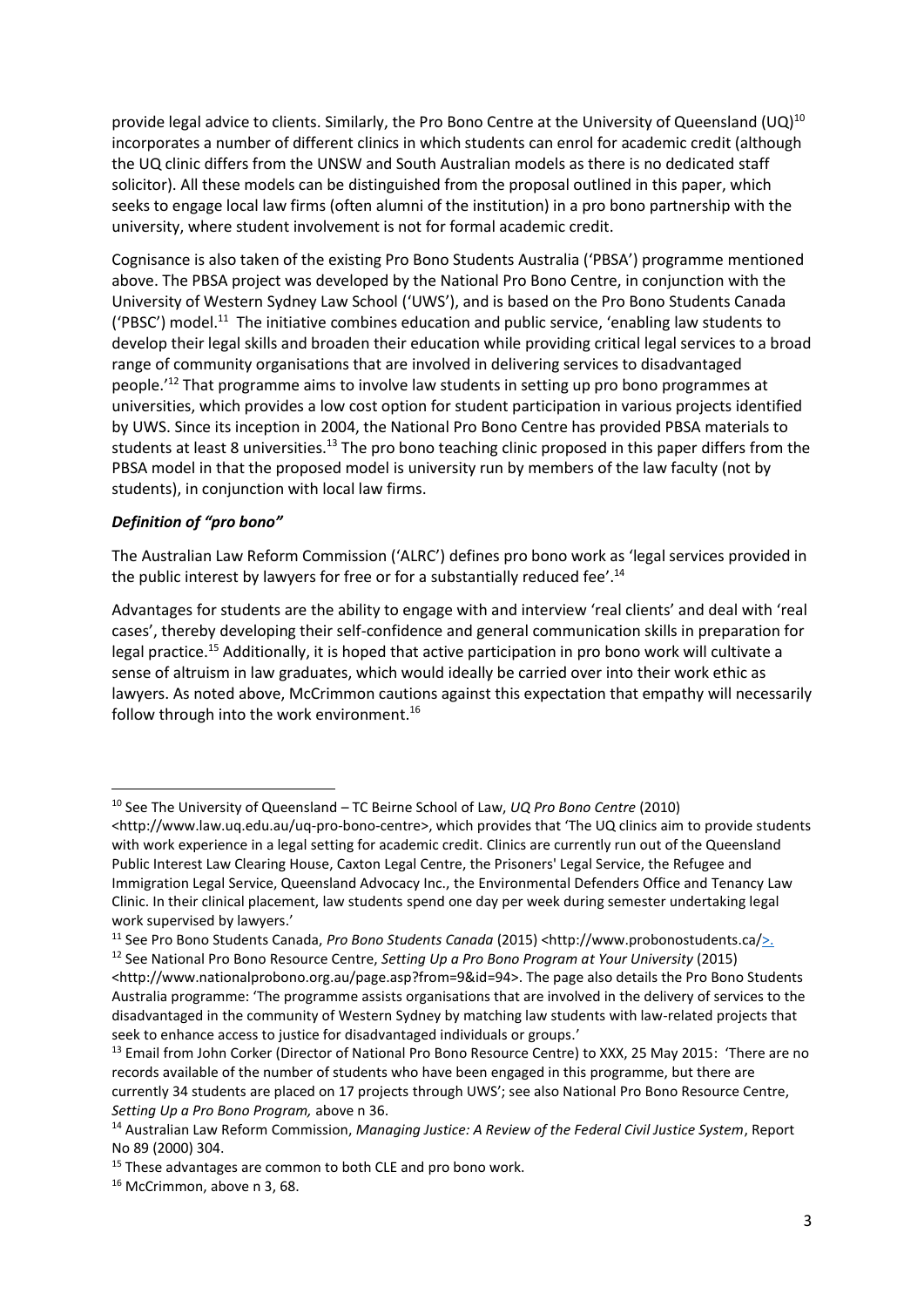In Australia, the National Pro Bono Aspirational Target provides an incentive for law firms to engage their staff members in pro bono work, $17$  which may be an advantage for work seeking graduates with past pro bono experience, should a firm have a strong pro bono focus and value a pro bono ethos in potential employees. It has been shown that engaging with volunteering opportunities can be a personally transformative experience,<sup>18</sup> and it has also been suggested that volunteering is strongly linked to: 'a values based approach and enhances an individual's leadership and teamwork skills, including resilience, courage and recognising one's impact on others (which) augment the suite of employability skills that may have been more explicitly honed through other activities.'<sup>19</sup> All of these attributes contribute to a strong and diverse employment profile in a law graduate and accord with a number of the TLOs for LLB and JD degrees, <sup>20</sup> as mentioned above.

It has also been recognised that some of the benefits offered by pro bono involvement may distinguish graduates in employment, such as increased skills, real-world experience and community engagement.<sup>21</sup> A university run pro bono teaching clinic is the ideal venue in which to develop these attributes.

# *OVERLAPPING OBJECTIVES*

Despite the distinctions recognised above between pro bono and CLE programmes, it is clear that there is an inevitable overlap between the two models. Both models generally rely on placements or partnerships with community organisations or law firms, $^{22}$  also sometimes referred to as 'externships', and both facilitate dealings with 'real' clients and cases.<sup>23</sup>

This paper contends that there is merit in both models – the CLE model which is for academic credit, and the more informal pro bono programme without formal academic credit - but that a 'hybrid' model incorporating both pro bono work and specific learning and teaching outcomes provides students with an optimum practice-based learning experience. Furthermore, if such a program is conducted at the university premises, rather than externally, the benefits become even more pronounced due to the interaction of students, lawyers and academic staff in the Faculty environment.

#### **III THE BOND LAW CLINIC**

# *NATURE AND SCOPE OF THE CLINIC*

The Commercial Law Clinic ('the Clinic') at Bond University serves as an example of a pro bono teaching clinic which incorporates an effective service learning model. Bond University clinical subjects have been offered consistently as part of the LLB and JD curricula, $^{24}$  endorsing the practical benefits offered to students by the clinical experience. The Bond Law Clinic was established to complement the existing clinical training programmes within the Bond University Law Faculty.

<sup>17</sup> See National Pro Bono Resource Centre, *National Pro Bono Aspirational Target*

<sup>&</sup>lt;http://www.nationalprobono.org.au/page.asp?from=8&id=169>, which provides that the National Pro Bono Aspirational Target is a voluntary target that law firms, individual solicitors and barristers can sign up to and strive to achieve the target of at least 35 hours o[f pro bono legal services](http://www.nationalprobono.org.au/page.asp?from=2&id=112#def) per lawyer per year.

<sup>&</sup>lt;sup>18</sup> Kinash et al, above n 1, 12.

 $19$  Ibid.

<sup>&</sup>lt;sup>20</sup> Kift, Israel and Field, above n 21, 14.

<sup>&</sup>lt;sup>21</sup> Shelley Kinash and Linda Crane, 'Global Graduate Employability Research' (Draft Report, Business20 Human Capital Taskforce, 2014) 28-29.

<sup>&</sup>lt;sup>22</sup> See generally Evans et al, 'Best Practices Australian Clinical Legal Education', above n 4, for a discussion on CLE; see also National Pro Bono Resource Centre, *Information Paper*, above n 15, for a discussion on pro bono resources.

 $23$  Ibid.

<sup>&</sup>lt;sup>24</sup> Currently on offer at the university are the following clinical electives: Clinical Legal Placement, the Family Law Practice Clinic and the Administrative Law Clinic.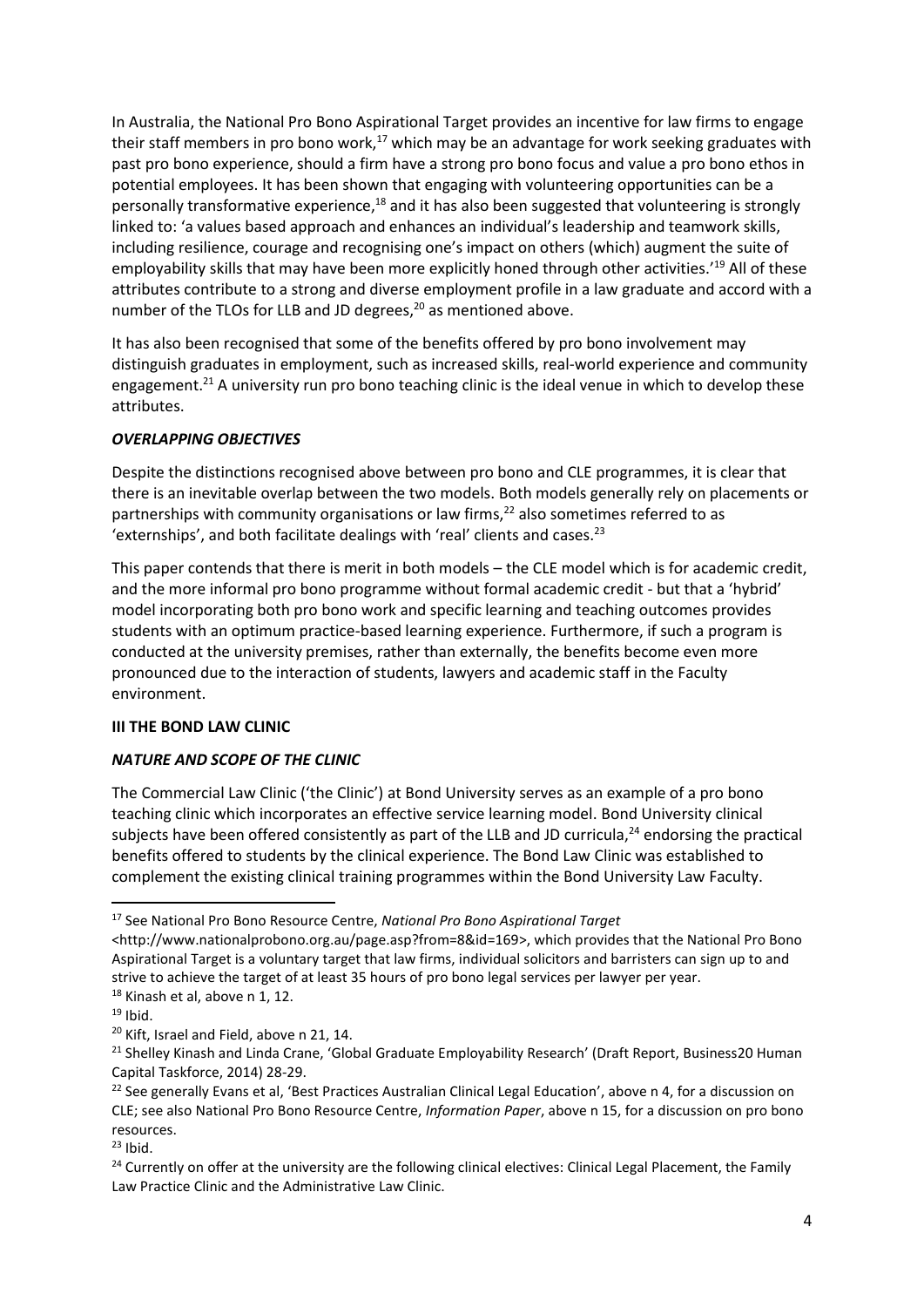Further, the Clinic sought to offer students the opportunity of undertaking pro bono legal work within the sheltered environment of the law school, under the supervision of experienced legal practitioners. The Clinic is held at the Faculty premises and students are supervised by academics (who attend to the administration and running of clinic sessions), and volunteer legal practitioners (who supervise students in client interviews and settle draft advices).<sup>25</sup>

Bond Law Clinic was an initiative that challenged existing models of CLE programmes and pro bono services, by merging pro bono service and experiential learning in a commercial law context. The Clinic was launched subsequent to the final Evans report,<sup>26</sup> but the report nevertheless provided evidence that the Bond Law Clinic would be unique and distinctive.

The Clinic was designed with this distinctive difference after auditing and reviewing Bond University graduate outcomes, which revealed that applied experience with commercial law is a necessary employability attribute for students entering commercial law practice.<sup>27</sup> The Clinic provides a valuable service to qualifying small business, non-profits and entrepreneurs throughout Queensland, entities and persons who would typically not be accommodated by Legal Aid or most other community legal centres. Currently 95 per cent of the two million actively trading businesses in Australia are regarded as small businesses under the *Corporations Act 2001* (Cth) ('the Act'). This is a large sector of the Australian economy, which does not traditionally have access to free legal advice.<sup>28</sup> The Clinic provides free basic legal advice to these entities in relation to issues such as business structures, leases, debt recovery, intellectual property, sale and purchase of business advice, franchising and general commercial law matters.

Thus, the Clinic is a joint effort by the Faculty of Law and local legal practitioners to provide students with a practical learning opportunity in commercial law matters and to provide assistance to the community at the same time. The objectives of the Clinic are four-fold: First, to provide students with an opportunity to engage in pro bono legal work and promote a sense of community service in Bond University law students; second, to provide students with practice-based learning to prepare them for legal practice; third, to provide small businesses, non-profits and entrepreneurs with muchneeded legal advice and service, and fourth, to enable lawyers to engage in pro bono activities and provide community services and student mentoring. Although the Clinic was established as part of the student learning experience in the Faculty of Law, none of these objectives takes precedence over the other - the structure and operation of the clinic reflects a commitment to meeting each of these objectives in a consistent and meaningful way. $29$ 

#### *STRUCTURE OF THE CLINIC*

Integral to the successful operation of the Clinic are its four foundational components, namely the involvement of law students, legal practitioners, academic staff and clients. The relationship between these parties is reciprocal in respect of learning opportunities and provision and receipt of legal services, which creates a mutually beneficial and supportive framework for a successful pro bono enterprise. Academics involved in Clinic sessions supervise the running of the clinic and provide students with research and administrative assistance – however, they are not involved with the client interviews and thus do not require practising certificates.

As participation in the Clinic is entirely voluntary (for students, academics and lawyers), it provides students with the opportunity to provide a community service and engage in meaningful volunteer

<sup>&</sup>lt;sup>25</sup> The author is the Director of the Bond Law Clinic see <http://bondlawclinic.bond.edu.au/currentstudents/opportunities/bond-law-clinic-program>.

<sup>&</sup>lt;sup>26</sup> Evans et al, 'Best Practices Australian Clinical Legal Education', above n 4.

 $27$  Kinash et al, above n 1, 6.

<sup>&</sup>lt;sup>28</sup> Ellis Connolly, David Norman and Tim West, 'Small Business: An Economic Overview' (Report, Reserve Bank of Australia, 2012).

<sup>&</sup>lt;sup>29</sup> Also see Evans et al, 'Best Practices Australian Clinical Legal Education', above n 4, 5.